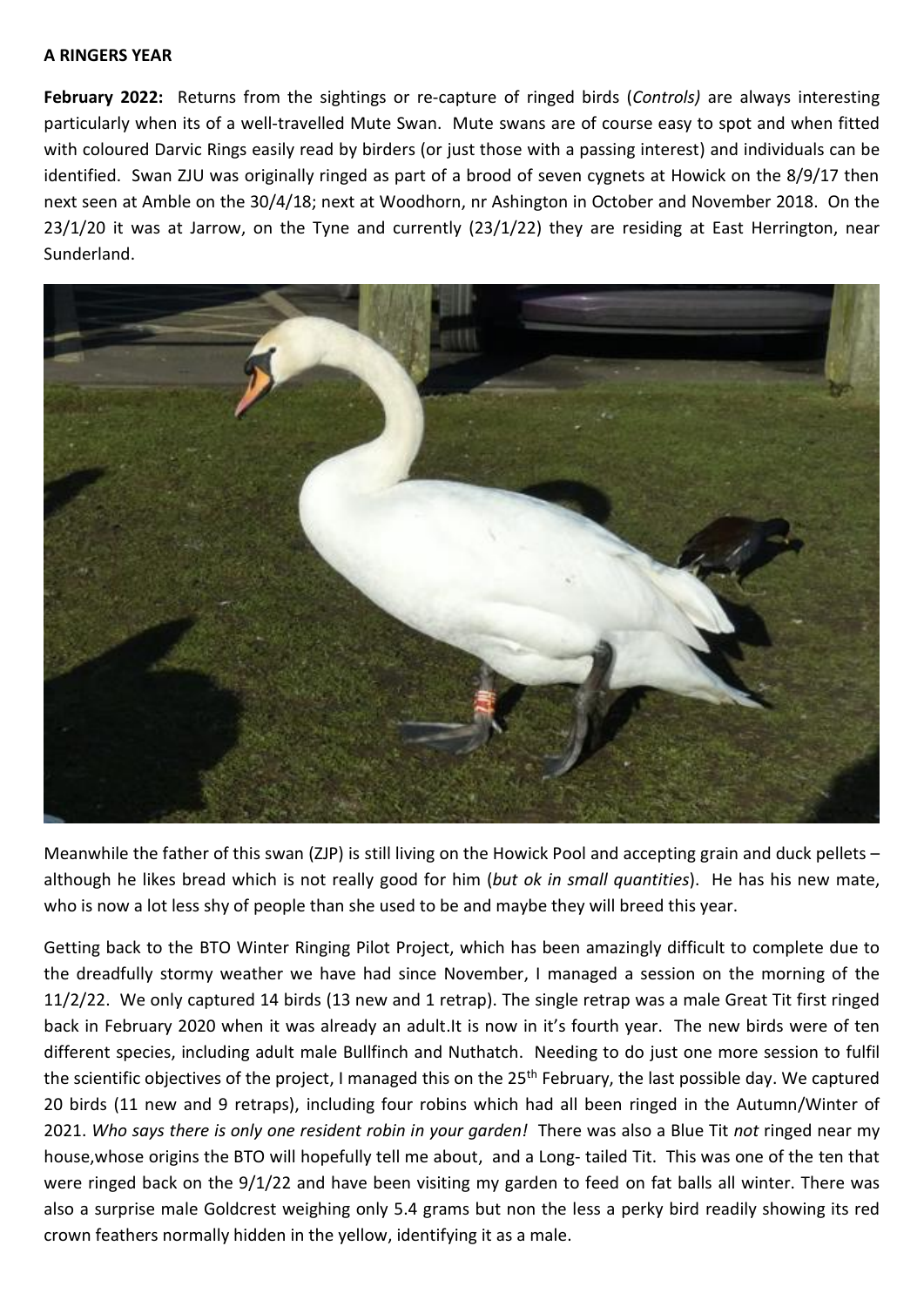

We are still discovering the after-effects of the winter storms and recently viewed the attached picture of a box on the ground not that far from Alnmouth Railway Station. In this case the tree had survived (mostly) but the box had not.